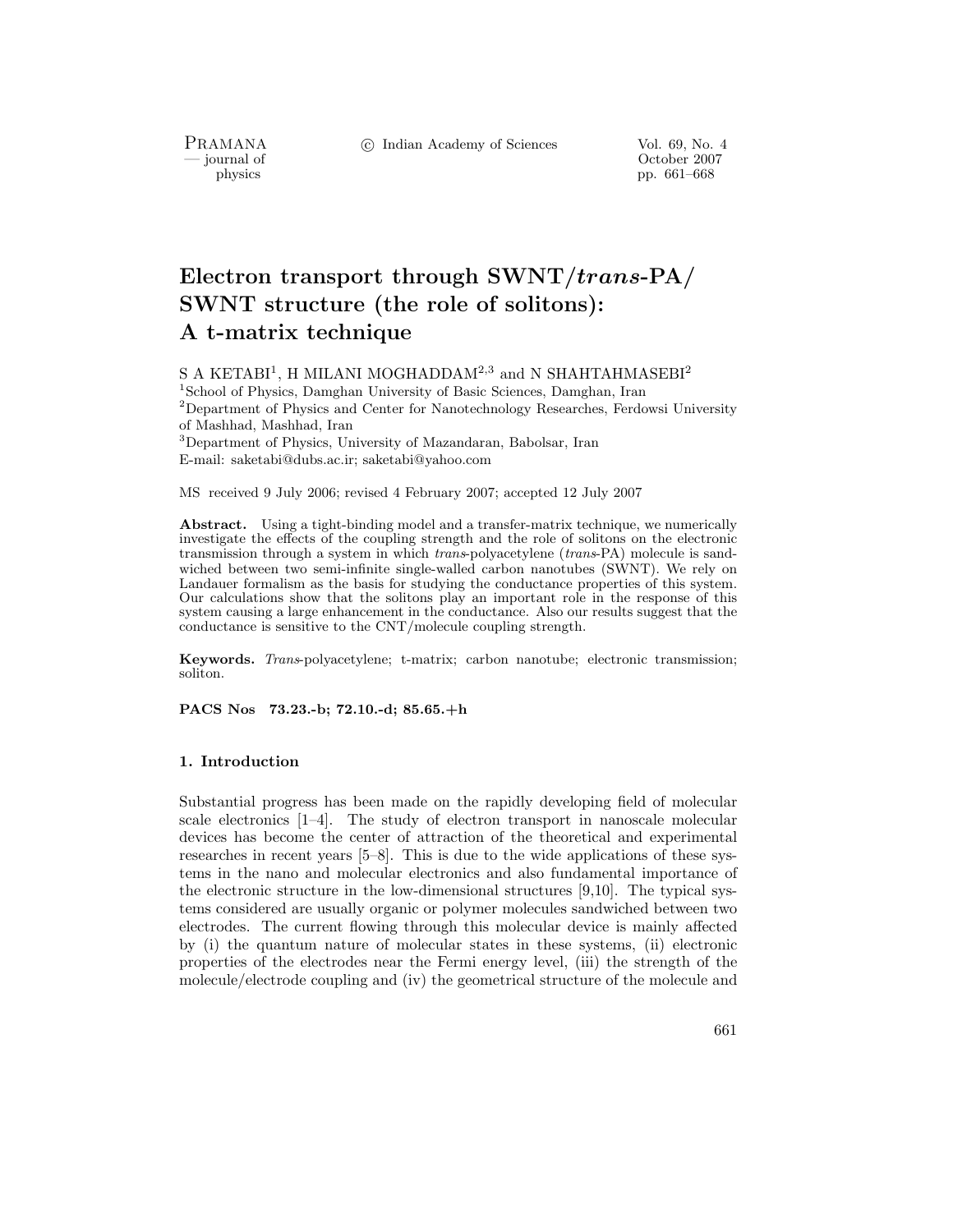

**Figure 1.** A schematic representation of the CNT/*trans-*PA/CNT structure as described in the text.

electrodes. Doping of conjugated polymers give rise to geometrical defects in their structure. In *trans*-PA these defects are 'solitons' and may effectively affect the electronic conduction through the polymer [11]. As a model, we numerically investigate the conductance properties of *trans-*PA molecule in the CNT/*trans-*PA/CNT structure, where the nanocontact is considered as the armchair  $(l, l)$  single-walled carbon nanotubes (SWNT). In general, there are  $M$  atomic positions over the interfacial end-atoms of the tubes. For an armchair  $(l, l)$  SWNT topology imposed, the number of carbon sites at the interface is  $M = 2l$ . In our model (figure 1) the number of hybridization contacts between a tube and the molecule is set 1 (single contact case). Also it is shown that SWNT may be used as quasi-one-dimensional electrodes to construct CNT/(single)molecule/CNT structure with molecular scale width and channel length, such as single electron molecular transistors [12–14]. Our results suggest that the solitons in *trans*-PA play an important role in enhancing the conductance of the CNT/*trans-*PA/CNT structure. The procedures we have used in this work are based on two powerful numerical methods particularly suitable to treat the electron transmission through the large systems, the Landauer formalism and transfer-matrix  $(t\text{-}matrix)$  technique, where the solution of the Schrödinger equation is obtained by means of a product of  $2 \times 2$  matrices. The outline of the paper is as follows: In §2 the methodology to calculate the t-matrices and the transmission coefficient are described. The results and discussion are presented in §3 followed by a summary in §4.

### **2. Methodology**

We use the following generalized Hamiltonian for the description of the CNT/molecule/CNT structure:

$$
H = H_{\rm CNT} + H_{\rm SSH} + H_{\rm C},\tag{1}
$$

where  $H_{\text{CNT}}$ ,  $H_{\text{SSH}}$  and  $H_{\text{C}}$  describe the semi-infinite CNT nanocontacts, the wellknown SSH Hamiltonian [11] for the *trans*-PA molecule and the couplings of the contacts to the molecule, respectively. The SWNT is modeled within the tightbinding Hamiltonian with only one  $\pi$ -orbital per atom [15,16]. This Hamiltonian can describe reasonably well the band structure of a nanotube especially near the Fermi level which is zero in this case since the on-site energy is assumed to be zero and each orbital is half-filled,

662 *Pramana – J. Phys.,* **Vol. 69, No. 4, October 2007**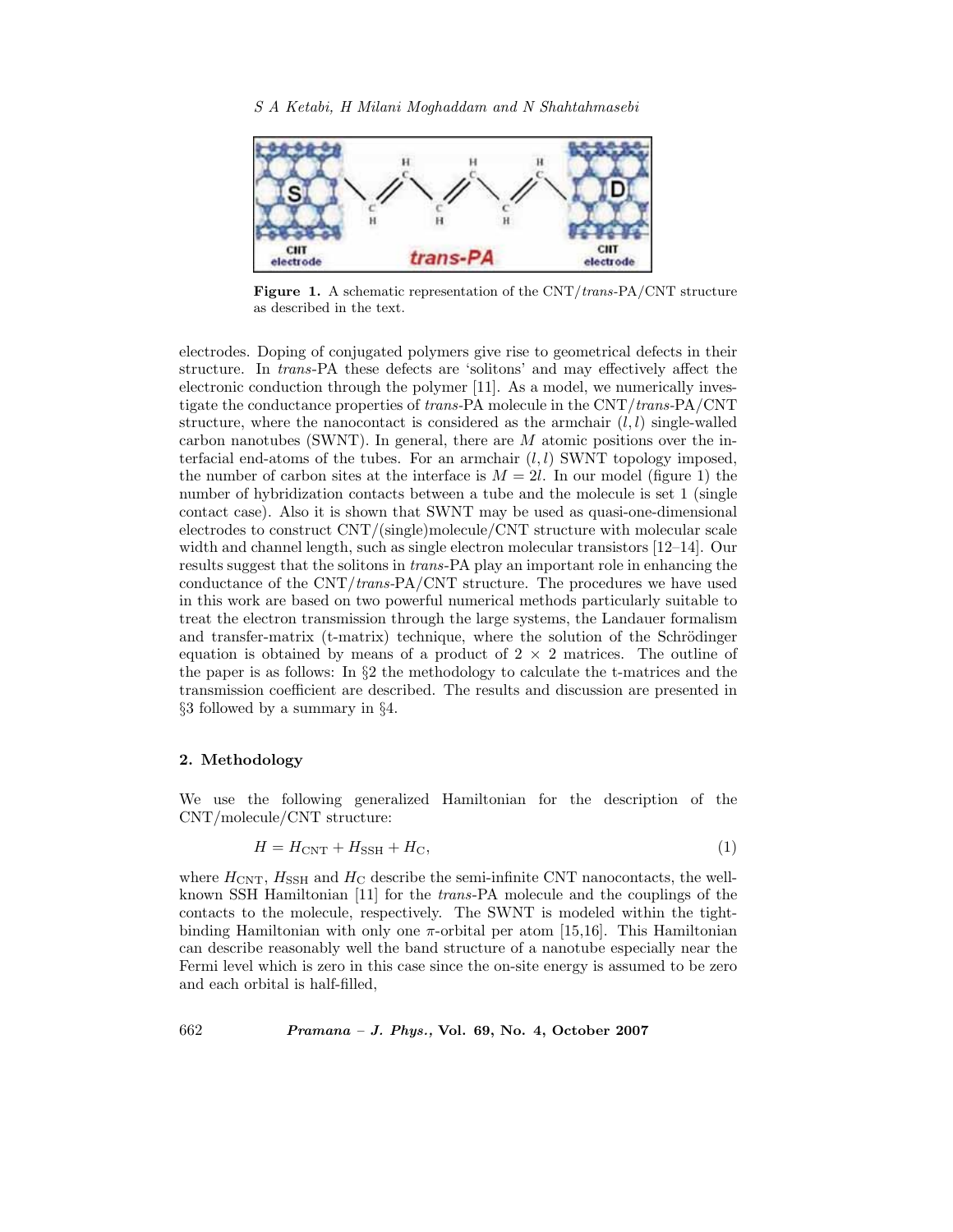*Electron transport through SWNT/trans-PA/SWNT structure*

$$
H_{\rm CNT} = \sum_{j} \varepsilon_j c_j^+ c_j - \sum_{j} t_{j+1,j} (c_{j+1}^+ c_j + c_j^+ c_{j+1}), \tag{2}
$$

where  $c_j(c_j^+)$  is the annihilation(creation) operator of an electron at the jth site. For the semi-infinite CNT contacts we set  $\varepsilon_j = \varepsilon_0$  for all j and  $t_{j,j\pm 1} = t_{\text{CNT}}$ between all j and  $j \pm 1$  for the nearest-neighbor hoppings. The electronic part of  $H_{\text{SSH}}$  is given as follows [17]:

$$
H_{\text{SSH}} = -\sum_{n} t_{n+1,n} (c_{n+1}^+ c_n + c_n^+ c_{n+1}),\tag{3}
$$

in which  $t_{n+1,n}$  is the nearest-neighbor transfer integral and is given as

$$
t_{n+1,n} = t_0 + \alpha (u_n - u_{n+1}),
$$
\n(4)

where  $t_0$  is the hopping integral of an undimerized chain,  $\alpha$  is the electron–phonon coupling constant and  $u_n$  is the displacement of the *n*th carbon atom from its equilibrium position. The reference energy is chosen such that the carbon atom onsite energy is zero. For perfectly dimerized *trans*-PA, u<sup>n</sup> and bandgap are given as  $u_n = (-1)^n u_0$  and  $2\Delta_0 = 8\alpha u_0$ , respectively. Throughout this study for  $2\Delta_0 = 1.4$ eV, we shall use the parameters of ref. [11], so  $\alpha = 4.1 \text{ eV/A}$  and  $t_0 = 2.5 \text{ eV}$ . These correspond to an equilibrium dimerization amplitude  $u_0 \approx 0.04$  Å.

In *trans*-polyacetylene a soliton corresponds to a phonon field configuration that minimizes the total energy. In the presence of solitons the displacements of cabon atoms are determined in such a way to minimize the total energy and to give optimum shape for the soliton. Accordingly, the displacements of the carbon atoms are modeled as [18,19]

$$
u_n = (-1)^n u_0 \prod_m \tanh\left[\frac{(n-m)a}{\xi}\right],\tag{5}
$$

where  $2\xi \cong 14a$ , with  $a = 1.22$  Å (lattice constant), is the width of a soliton, ma is the location of the mth soliton center on the chain. Finally  $H_C$  is given as

$$
H_{\rm C} = -t_{\rm C}(c_{\rm L}^+ c_1 + c_1^+ c_{\rm L} + c_{\rm R}^+ c_{\rm N} + c_{\rm N}^+ c_{\rm R}).\tag{6}
$$

We consider a *trans*-PA molecule with  $N = 56$  carbon atoms and with one state per site. In eq. (6),  $t_c$  denotes the interaction between single electron state  $1(N)$ in *trans*-PA molecule and the electron state in the left (L) and right (R) electrodes, respectively. Here we present a short description of the t-matrix technique and Landauer formalism which we have applied to calculate the electronic transmission through the CNT/*trans*-PA/CNT structure. Let us start by considering a general Hamiltonian as

$$
H = \sum_{i} (|i\rangle \varepsilon_i \langle i| + t_{i,i+1} |i\rangle \langle i+1| + t_{i,i-1} |i\rangle \langle i-1|) , \qquad (7)
$$

where  $\varepsilon_i$  is the on-site energy of the site i and  $t_{i,i\pm 1}$  are the nearest-neighbor hopping integrals between the sites i and  $i \pm 1$ . The electronic properties of this system is then studied through the following Schrödinger equation:

*Pramana – J. Phys.,* **Vol. 69, No. 4, October 2007** 663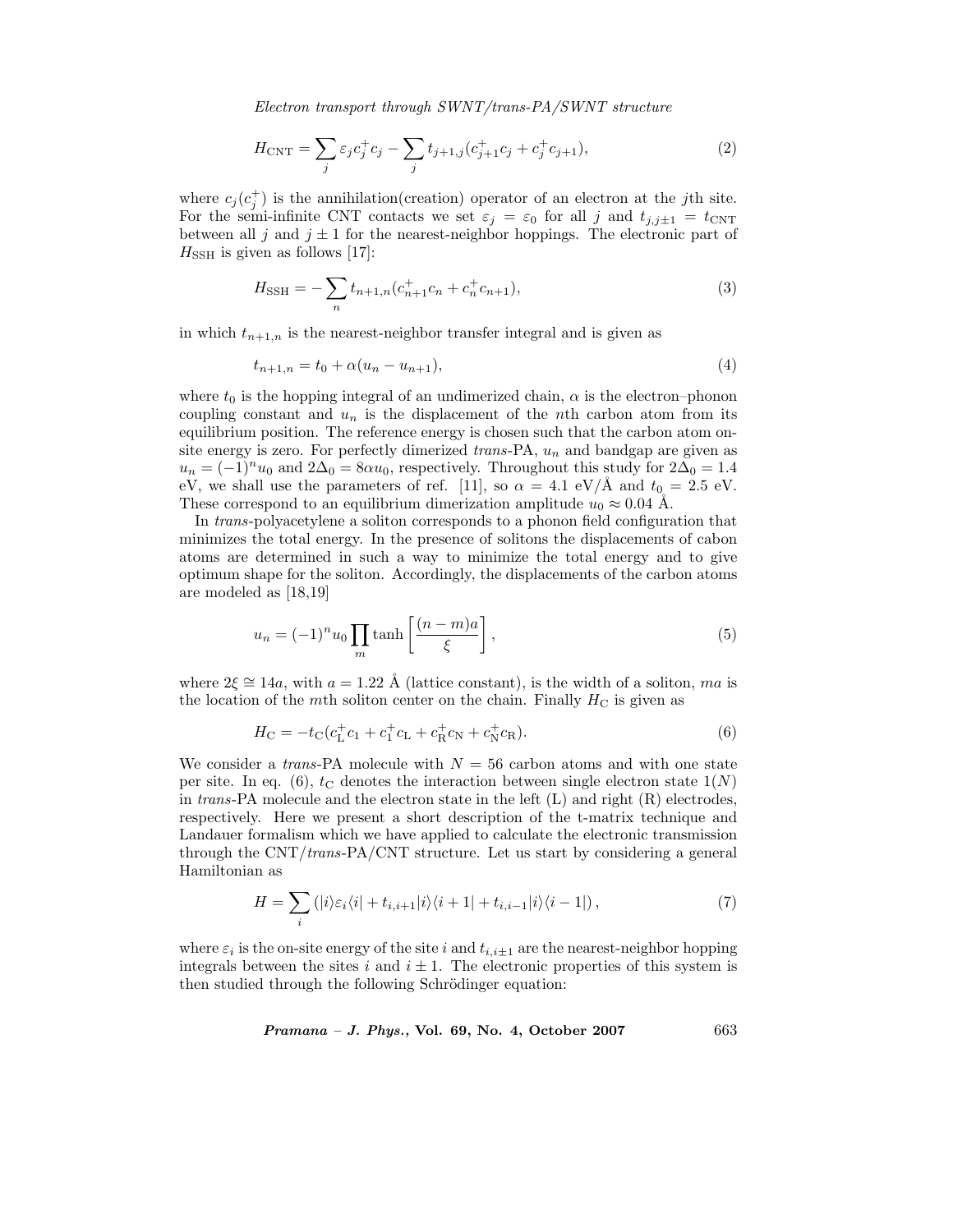*S A Ketabi, H Milani Moghaddam and N Shahtahmasebi*

$$
t_{i,i-1}\psi_{i-1} + (\varepsilon_i - E)\psi_i + t_{i,i+1}\psi_{i+1} = 0,
$$
\n(8)

where  $\psi_i$  is the probability amplitude at site i. Solving for  $\psi_{i+1}$  we find the t-matrix formulation as

$$
\begin{pmatrix} \psi_{i+1} \\ \psi_i \end{pmatrix} = \begin{pmatrix} \frac{E-\varepsilon_i}{t_{i,i+1}} & -\frac{t_{i,i-1}}{t_{i,i+1}} \\ 1 & 0 \end{pmatrix} \begin{pmatrix} \psi_i \\ \psi_{i-1} \end{pmatrix} = M_i(E) \begin{pmatrix} \psi_i \\ \psi_{i-1} \end{pmatrix},
$$
(9)

where  $M_i(E)$  is the local t-matrix associated with site *i*. Defining  $U_i = \begin{pmatrix} \psi_i \\ \psi_i \end{pmatrix}$  $\psi_{i-1}$  $\setminus$ and  $M(E) = \prod_{i=1}^{N} M_i(E)$  as the global t-matrix of the system, eq. (9) is generalized as follows:

$$
\begin{pmatrix} \psi_{N+1} \\ \psi_N \end{pmatrix} = \begin{pmatrix} m_{11} & m_{12} \\ m_{21} & m_{22} \end{pmatrix} \begin{pmatrix} \psi_1 \\ \psi_0 \end{pmatrix} = \prod_{i=1}^N M_i(E) \begin{pmatrix} \psi_1 \\ \psi_0 \end{pmatrix}, \tag{10}
$$

where

$$
M(E) = \left(\begin{array}{c} m_{11} & m_{12} \\ m_{21} & m_{22} \end{array}\right). \tag{11}
$$

We see that t-matrices depend on energy E. If the eigenenergies and  $U_1$  are known, then all the eigenfunctions will easily be calculated from the t-matrices. Now, we proceed to calculate the transmission coefficient  $T(E)$ , whose magnitude is directly related to the conductance through the Bütticker–Landauer formula  $[20]$ ,

$$
G = \frac{2e^2}{h}T(E). \tag{12}
$$

In the absence of non-coherent elastic transport [21], inelastic scattering and electron–electron correlations, Landauer theory provides a general framework for calculations of the electronic current through mesoscopic conductors coupled to single or multi-channel quasi-one-dimensional leads. It relates the electronic current to the transmission probability for an electron incident from the source lead scattered elastically through the conductor into the drain. By connecting the *trans*-PA molecule to two semi-infinite carbon nanotubes, then  $T(E)$  is identical to the probability that an incident electron with energy  $E$  in the left-hand CNT emerges in the right-hand one. Using eq. (10), the transmission coefficient is given by [22–24]

$$
T(q) = \frac{4(1-q^2)}{(Z+qY)^2 + (1-q^2)X^2},\tag{13}
$$

where the dimensionless parameters  $q$ ,  $X$ ,  $Y$  and  $Z$  are given as follows:

$$
q = 1 - \frac{E}{2t_{\text{CNT}}}; \ X = m_{22} + m_{11};
$$
  
 
$$
Y = m_{22} - m_{11}; \ Z = m_{21} - m_{12}.
$$
 (14)

 $t_{\text{CNT}} = 3$  eV is the hopping integral of semi-infinite CNTs and  $m_{ij} (i, j = 1, 2)$  are the matrix elements of the global t-matrix,  $M(E)$  of the system.

664 *Pramana – J. Phys.,* **Vol. 69, No. 4, October 2007**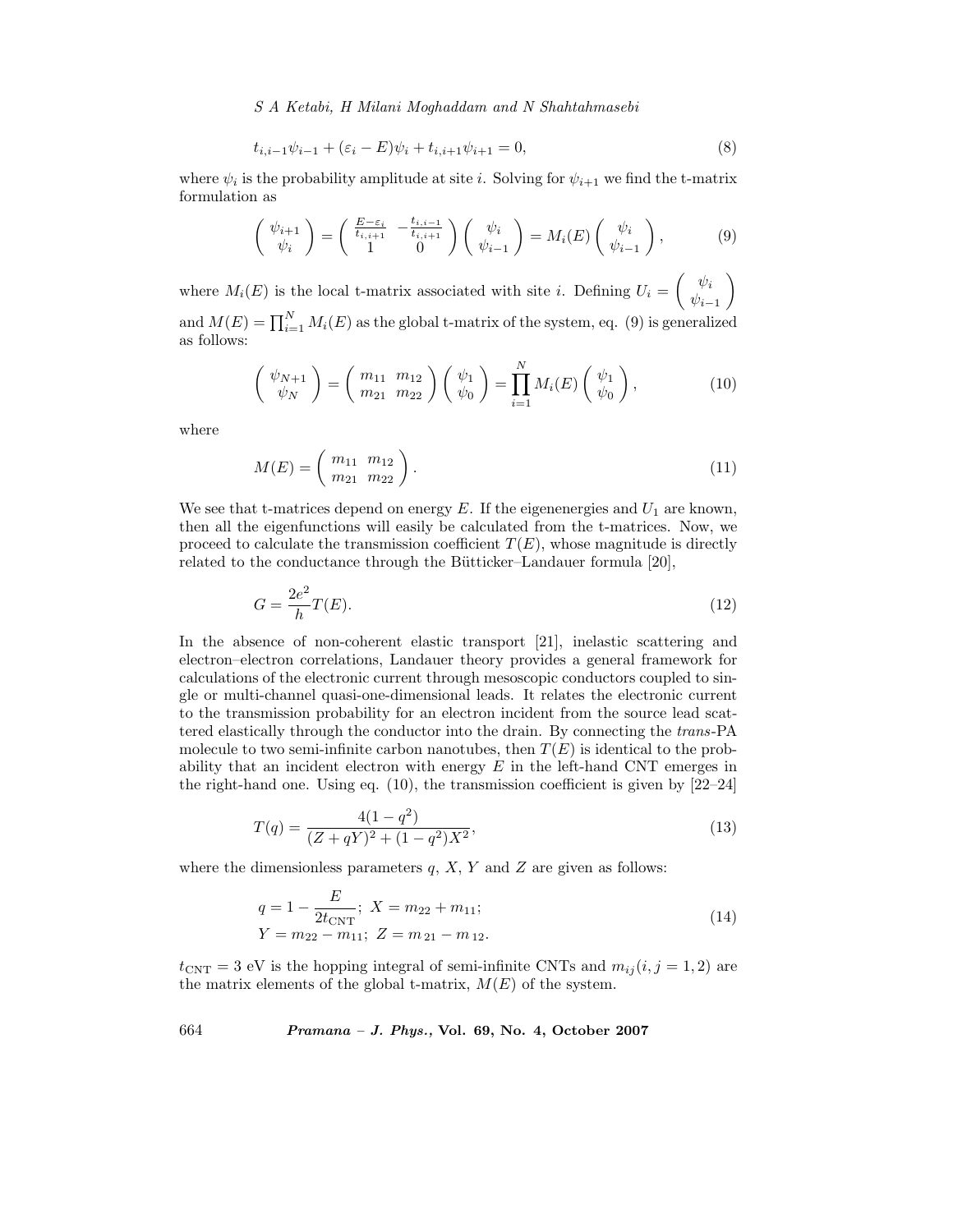*Electron transport through SWNT/trans-PA/SWNT structure*



**Figure 2.** A plot of the electronic DOS vs. the dimensionless parameter Energy/ $t_{\text{CNT}}$  for the CNT/*trans-PA*/CNT system with the parameters of  $t_{\text{CNT}} = 3$  eV and  $t_{\text{C}} = 0.3$  eV as described in the text. Plots (a) and (b) show the results for the *trans*-PA molecule with  $N = 56$  carbon atoms without soliton and with three solitons, respectively.

# **3. Results and discussion**

Based on the formalism described in §2, we have investigated the electronic conduction properties of CNT/*trans*-PA/CNT structure in the presence of solitons. Figure 2 illustrates the electronic density of states (DOS) of the CNT/*trans*-PA/CNT system in the absence and in the presence of solitons (see panels (a) and (b), respectively). The plots show that the presence of solitons induces electronics states within the bandgap and causes a large enhancement in the conductance of the system. In figure 3 the conductance of the system is shown which corresponds to figure 2. In these figures the strength of CNT/*trans*-PA coupling is fixed. Similar calculations were performed for the system with different values of  $t<sub>C</sub>$ , and the results are shown in figure 4. This plot suggests that any increase in  $t<sub>C</sub>$  considerably enhances the conductance of the system. Also the order parameter  $\varphi_n = -(-1)^n u_0$ for three solitons in *trans*-PA molecule is shown in figure 5. For a fully dimerized chain  $u_n = (-1)^n u_0$ , with  $u_0 \approx 0.04$  Å and for doped samples, in the presence of solitons,  $u_n$  is given by eq. (5). The order parameter is an easy way to observe different soliton distributions along the *trans*-PA chains, since  $\varphi_n = 0$  means a soliton has been located at the nth site.

*Pramana – J. Phys.,* **Vol. 69, No. 4, October 2007** 665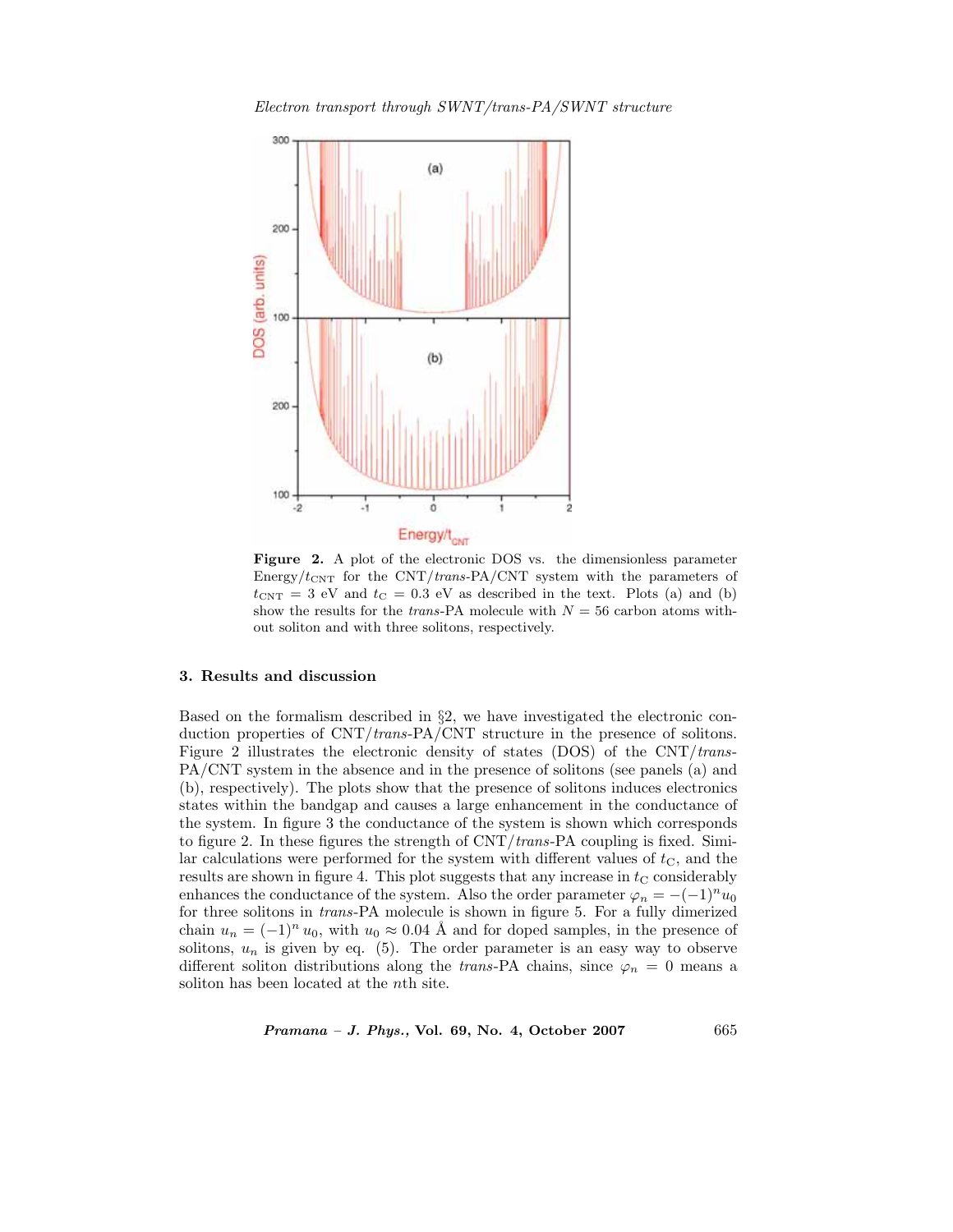*S A Ketabi, H Milani Moghaddam and N Shahtahmasebi*



**Figure 3.** The logarithm of conductance in units of  $G_0$  vs. the dimensionless parameter Energy/ $t_{\text{CNT}}$  for the CNT/*trans-PA*/CNT structure with  $t_{\text{CNT}} = 3$ eV and  $t_C = 0.3$  eV. Plots (a) and (b) show the results for the *trans*-PA molecule with  $N = 56$  carbon atoms without soliton and with three solitons, respectively.



**Figure 4.** Conductance in units of  $G_0$  vs.  $t<sub>C</sub>$ , the CNT/molecule coupling strength for the CNT/*trans*-PA/CNT structure with  $t_{\text{CNT}} = 3$  eV,  $N = 56$ carbon atoms and three solitons.

666 *Pramana – J. Phys.,* **Vol. 69, No. 4, October 2007**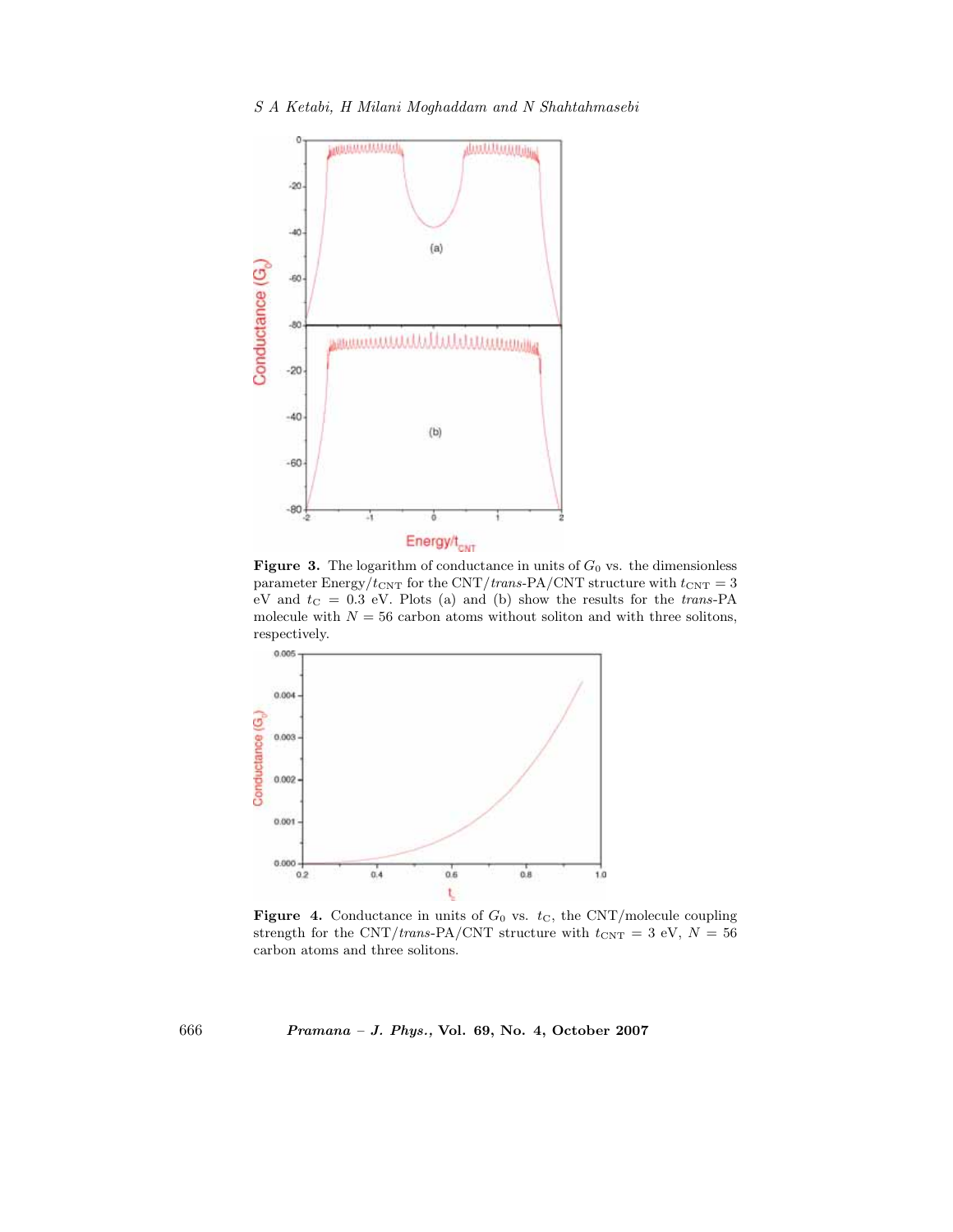

**Figure 5.** Order parameter,  $\varphi_n$ , for *trans*-PA molecule with  $N = 56$  carbon atoms and three solitons.

#### **4. Summary**

In brief, we have studied in details the role of solitons and the CNT/molecule coupling strength on the conductance in the CNT/*trans-*PA/CNT structure. We have applied some well-known numerical procedures and models such as transfer-matrix technique, Landauer formalism as well as SSH Hamiltonian model to investigate the electron conduction through the CNT/*trans-*PA/CNT structure. Our results show that (i) the presence of solitons induces electronic states within the bandgap which give rise to large enhancement in the conductance and (ii) the conductance is sensitive to the  $\text{CNT}/\text{trans-PA}$  coupling, i.e., any increase in  $t_{\text{C}}$  considerably increases the conductance of the system.

## **References**

- [1] S Datta, W Tian, S Hong, R Reifenberger, J I Henderson and C P Kubiak, *Phys. Rev. Lett.* **79**, 2530 (1997)
- [2] M P Samanta, W Tian, S Datta, J I Henderson and C P Kubiak, *Phys. Rev.* **B53**, R7626 (1996)
- [3] M Kemp, A Roitberg, V Mujica, T Wanta and M A Ratner, *J. Phys. Chem.* **100**, 8349 (1996)
- [4] C Joachim and J F Vinuesa, *Europhys. Lett.* **33**, 635 (1996)
- [5] V Mujica, M Kemp, A Roitberg and M Ratner, *J. Chem. Phys.* **104**, 7296 (1997)
- [6] M Magoga and C Joachim, *Phys. Rev.* **B56**, 4722 (1997)
- [7] S N Yaliraki, M A Ratner, *J. Chem. Phys.* **109**, 5036 (1998)
- [8] S P Hänggi, M Ratner and S Yaliraki, *Chem. Phys.* **281(2–3)**, 111 (2002)
- [9] J M Tour, *Chem. Res.* **33**, 791 (2000)
- [10] C Joachim, J K Gimzewski and A Aviram, *Nature (London)* **408**, 541 (2000)
- [11] W P Su, J R Schrieffer and A J Heeger, *Phys. Rev.* **B22**, 2099 (1980)
- [12] N Nemec, D Tomanec and G Cuniberti, *Phys. Rev. Lett.* **96**, 076802 (2006)
- [13] B Shan and K Cho, *Phys. Rev.* **B70**, 233405-I (2004)

*Pramana – J. Phys.,* **Vol. 69, No. 4, October 2007** 667